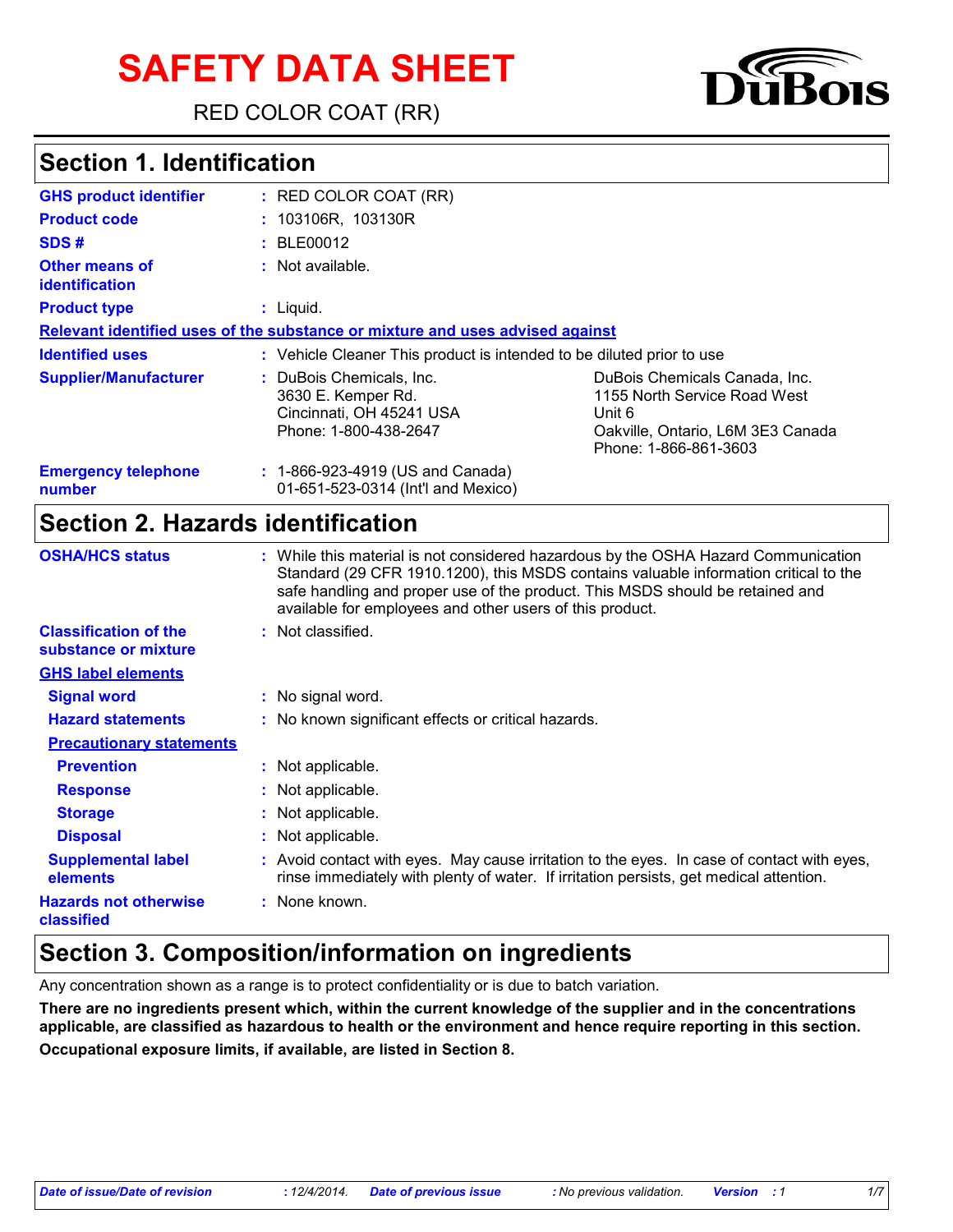### **Section 4. First aid measures**

#### **Description of necessary first aid measures**

| <b>Eye contact</b>                                 | : Immediately flush eyes with plenty of water, occasionally lifting the upper and lower<br>eyelids. Check for and remove any contact lenses. Get medical attention if irritation<br>occurs.                                                                                                                                                            |
|----------------------------------------------------|--------------------------------------------------------------------------------------------------------------------------------------------------------------------------------------------------------------------------------------------------------------------------------------------------------------------------------------------------------|
| <b>Inhalation</b>                                  | : Remove victim to fresh air and keep at rest in a position comfortable for breathing. Get<br>medical attention if symptoms occur. In case of inhalation of decomposition products in<br>a fire, symptoms may be delayed. The exposed person may need to be kept under<br>medical surveillance for 48 hours.                                           |
| <b>Skin contact</b>                                | : Flush contaminated skin with plenty of water. Remove contaminated clothing and<br>shoes. Get medical attention if symptoms occur.                                                                                                                                                                                                                    |
| <b>Ingestion</b>                                   | : Wash out mouth with water. Remove victim to fresh air and keep at rest in a position<br>comfortable for breathing. If material has been swallowed and the exposed person is<br>conscious, give small quantities of water to drink. Do not induce vomiting unless<br>directed to do so by medical personnel. Get medical attention if symptoms occur. |
| Most important symptoms/effects, acute and delayed |                                                                                                                                                                                                                                                                                                                                                        |
| <b>Potential acute health effects</b>              |                                                                                                                                                                                                                                                                                                                                                        |
| <b>Eye contact</b>                                 | : May cause slight transient irritation.                                                                                                                                                                                                                                                                                                               |
| <b>Inhalation</b>                                  | : Exposure to decomposition products may cause a health hazard. Serious effects may<br>be delayed following exposure.                                                                                                                                                                                                                                  |
| <b>Skin contact</b>                                | : No known significant effects or critical hazards.                                                                                                                                                                                                                                                                                                    |
| <b>Ingestion</b>                                   | : Ingestion may cause gastrointestinal irritation and diarrhea.                                                                                                                                                                                                                                                                                        |
| Over-exposure signs/symptoms                       |                                                                                                                                                                                                                                                                                                                                                        |
| <b>Eye contact</b>                                 | : pain or irritation<br>watering<br>redness                                                                                                                                                                                                                                                                                                            |
| <b>Inhalation</b>                                  | : No specific data.                                                                                                                                                                                                                                                                                                                                    |
| <b>Skin contact</b>                                | : No specific data.                                                                                                                                                                                                                                                                                                                                    |
| <b>Ingestion</b>                                   | : No specific data.                                                                                                                                                                                                                                                                                                                                    |
|                                                    | Indication of immediate medical attention and special treatment needed, if necessary                                                                                                                                                                                                                                                                   |
| <b>Notes to physician</b>                          | : In case of inhalation of decomposition products in a fire, symptoms may be delayed.<br>The exposed person may need to be kept under medical surveillance for 48 hours.                                                                                                                                                                               |
| <b>Specific treatments</b>                         | : No specific treatment.                                                                                                                                                                                                                                                                                                                               |

**See toxicological information (Section 11)**

### **Section 5. Fire-fighting measures**

| <b>Extinguishing media</b>                               |                                                                                                                                                                        |
|----------------------------------------------------------|------------------------------------------------------------------------------------------------------------------------------------------------------------------------|
| <b>Suitable extinguishing</b><br>media                   | : Use an extinguishing agent suitable for the surrounding fire.                                                                                                        |
| <b>Unsuitable extinguishing</b><br>media                 | : None known.                                                                                                                                                          |
| <b>Specific hazards arising</b><br>from the chemical     | : In a fire or if heated, a pressure increase will occur and the container may burst.                                                                                  |
| <b>Hazardous thermal</b><br>decomposition products       | Decomposition products may include the following materials:<br>carbon dioxide<br>carbon monoxide<br>nitrogen oxides<br>halogenated compounds<br>metal oxide/oxides     |
| <b>Special protective</b><br>equipment for fire-fighters | Fire-fighters should wear appropriate protective equipment and self-contained breathing<br>apparatus (SCBA) with a full face-piece operated in positive pressure mode. |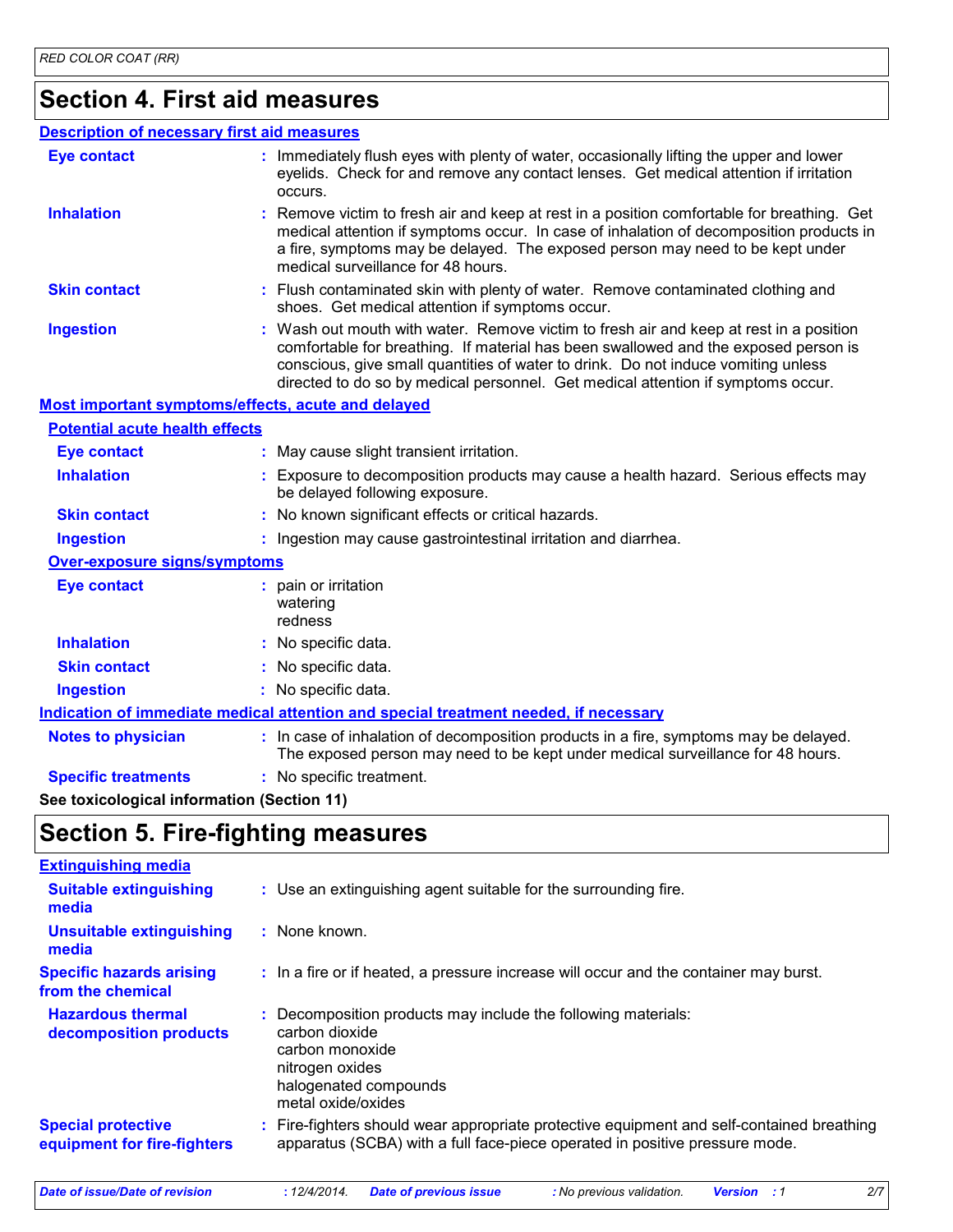### **Section 6. Accidental release measures**

| <b>Personal precautions</b>      | : No action shall be taken involving any personal risk or without suitable training.<br>Evacuate surrounding areas. Keep unnecessary and unprotected personnel from<br>entering. Do not touch or walk through spilled material. Put on appropriate personal<br>protective equipment.                                                                                                                                                                                                                                                                                                       |
|----------------------------------|--------------------------------------------------------------------------------------------------------------------------------------------------------------------------------------------------------------------------------------------------------------------------------------------------------------------------------------------------------------------------------------------------------------------------------------------------------------------------------------------------------------------------------------------------------------------------------------------|
| <b>Environmental precautions</b> | : Avoid dispersal of spilled material and runoff and contact with soil, waterways, drains<br>and sewers. Inform the relevant authorities if the product has caused environmental<br>pollution (sewers, waterways, soil or air).                                                                                                                                                                                                                                                                                                                                                            |
| <b>Methods for cleaning up</b>   |                                                                                                                                                                                                                                                                                                                                                                                                                                                                                                                                                                                            |
| <b>Small spill</b>               | : Stop leak if without risk. Move containers from spill area. Dilute with water and mop up<br>if water-soluble. Alternatively, or if water-insoluble, absorb with an inert dry material and<br>place in an appropriate waste disposal container. Dispose of via a licensed waste<br>disposal contractor.                                                                                                                                                                                                                                                                                   |
| <b>Large spill</b>               | : Stop leak if without risk. Move containers from spill area. Prevent entry into sewers,<br>water courses, basements or confined areas. Wash spillages into an effluent treatment<br>plant or proceed as follows. Contain and collect spillage with non-combustible,<br>absorbent material e.g. sand, earth, vermiculite or diatomaceous earth and place in<br>container for disposal according to local regulations (see Section 13). Dispose of via a<br>licensed waste disposal contractor. Note: see Section 1 for emergency contact<br>information and Section 13 for waste disposal. |

#### **Section 7. Handling and storage**

| <b>Handling</b> | : Put on appropriate personal protective equipment (see Section 8).                                                                                                                                                                                                                                                                                                                                                                                                                                           |
|-----------------|---------------------------------------------------------------------------------------------------------------------------------------------------------------------------------------------------------------------------------------------------------------------------------------------------------------------------------------------------------------------------------------------------------------------------------------------------------------------------------------------------------------|
| <b>Storage</b>  | : Store in accordance with local regulations. Store in original container protected from<br>direct sunlight in a dry, cool and well-ventilated area, away from incompatible materials<br>(see Section 10) and food and drink. Keep container tightly closed and sealed until<br>ready for use. Containers that have been opened must be carefully resealed and kept<br>upright to prevent leakage. Do not store in unlabeled containers. Use appropriate<br>containment to avoid environmental contamination. |

### **Section 8. Exposure controls/personal protection**

| <b>Control parameters</b>           |                                                                                                                                                                                                                                                                                                                                                                                                   |
|-------------------------------------|---------------------------------------------------------------------------------------------------------------------------------------------------------------------------------------------------------------------------------------------------------------------------------------------------------------------------------------------------------------------------------------------------|
| <b>Occupational exposure limits</b> |                                                                                                                                                                                                                                                                                                                                                                                                   |
| None.                               |                                                                                                                                                                                                                                                                                                                                                                                                   |
| <b>Engineering measures</b>         | Good general ventilation should be sufficient to control worker exposure to airborne<br>contaminants.                                                                                                                                                                                                                                                                                             |
| <b>Hygiene measures</b>             | : Wash hands, forearms and face thoroughly after handling chemical products, before<br>eating, smoking and using the lavatory and at the end of the working period.<br>Appropriate techniques should be used to remove potentially contaminated clothing.<br>Wash contaminated clothing before reusing. Ensure that eyewash stations and safety<br>showers are close to the workstation location. |
| <b>Personal protection</b>          |                                                                                                                                                                                                                                                                                                                                                                                                   |
| <b>Respiratory</b>                  | : If a risk assessment indicates this is necessary, use a properly fitted, air-purifying or<br>airfed respirator complying with an approved standard. Respirator selection must be<br>based on known or anticipated exposure levels, the hazards of the product and the safe<br>working limits of the selected respirator.                                                                        |
| <b>Hands</b>                        | : Chemical-resistant, impervious gloves complying with an approved standard should be<br>worn at all times when handling chemical products if a risk assessment indicates this is<br>necessary.                                                                                                                                                                                                   |
| <b>Eyes</b>                         | : Safety eyewear complying with an approved standard should be used when a risk<br>assessment indicates this is necessary to avoid exposure to liquid splashes, mists,<br>gases or dusts. Recommended: splash goggles                                                                                                                                                                             |
|                                     |                                                                                                                                                                                                                                                                                                                                                                                                   |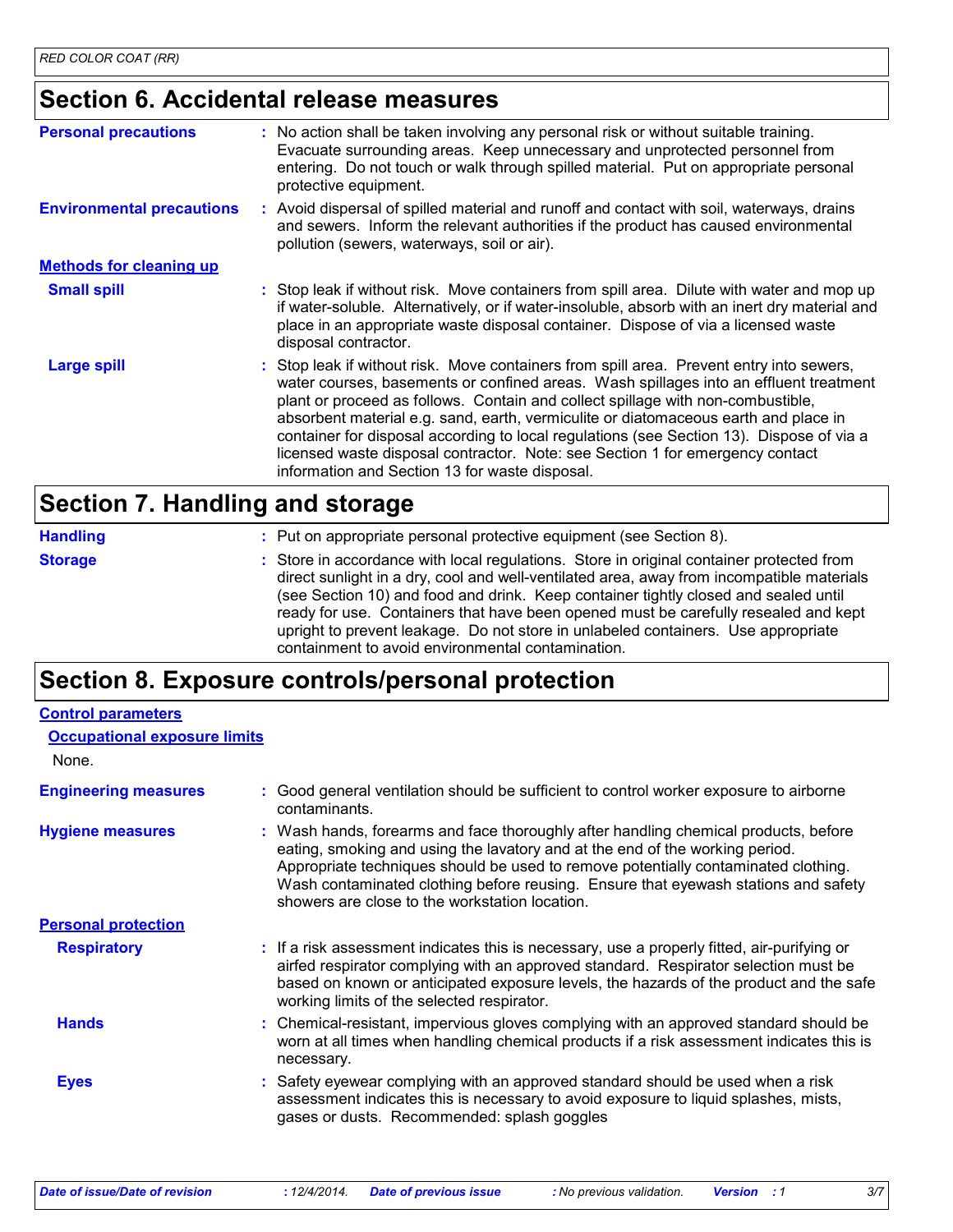### **Section 8. Exposure controls/personal protection**

| <b>Skin</b>                                      | : Personal protective equipment for the body should be selected based on the task being<br>performed and the risks involved and should be approved by a specialist before<br>handling this product.                                                                                                                           |
|--------------------------------------------------|-------------------------------------------------------------------------------------------------------------------------------------------------------------------------------------------------------------------------------------------------------------------------------------------------------------------------------|
| <b>Environmental exposure</b><br><b>controls</b> | Emissions from ventilation or work process equipment should be checked to ensure<br>they comply with the requirements of environmental protection legislation. In some<br>cases, fume scrubbers, filters or engineering modifications to the process equipment<br>will be necessary to reduce emissions to acceptable levels. |
| <b>Personal protective</b>                       |                                                                                                                                                                                                                                                                                                                               |

**equipment (Pictograms)**



## **Section 9. Physical and chemical properties**

| <b>Appearance</b>                                 |                                                                      |
|---------------------------------------------------|----------------------------------------------------------------------|
| <b>Physical state</b>                             | : Liquid. [Aqueous solution]                                         |
| Color                                             | $:$ Red.                                                             |
| <b>Odor</b>                                       | Fruity, acidic.                                                      |
| <b>Odor threshold</b>                             | Not available.                                                       |
| pH                                                | 7.5                                                                  |
| <b>Melting point</b>                              | Not available.                                                       |
| <b>Boiling point</b>                              | Not available.                                                       |
| <b>Flash point</b>                                | Closed cup: Not applicable. [Product does not sustain combustion.]   |
| <b>Burning time</b>                               | Not applicable.                                                      |
| <b>Burning rate</b>                               | Not applicable.                                                      |
| <b>Evaporation rate</b>                           | Not available.                                                       |
| <b>Flammability (solid, gas)</b>                  | Not available.                                                       |
| Lower and upper explosive<br>(flammable) limits   | Not available.                                                       |
| <b>Vapor pressure</b>                             | : Not available.                                                     |
| <b>Vapor density</b>                              | Not available.                                                       |
| <b>Relative density</b>                           | 1.01                                                                 |
| <b>Solubility</b>                                 | Easily soluble in the following materials: cold water and hot water. |
| <b>Solubility in water</b>                        | Not available.                                                       |
| <b>Partition coefficient: n-</b><br>octanol/water | Not available.                                                       |
| <b>Auto-ignition temperature</b>                  | : Not available.                                                     |
| <b>Decomposition temperature</b>                  | Not available.                                                       |
| <b>Viscosity</b>                                  | Not available.                                                       |
| <b>Elemental Phosphorus</b>                       | $: 0 \%$                                                             |
| <b>VOC content</b>                                | : 2 % [CARB - Consumer products]                                     |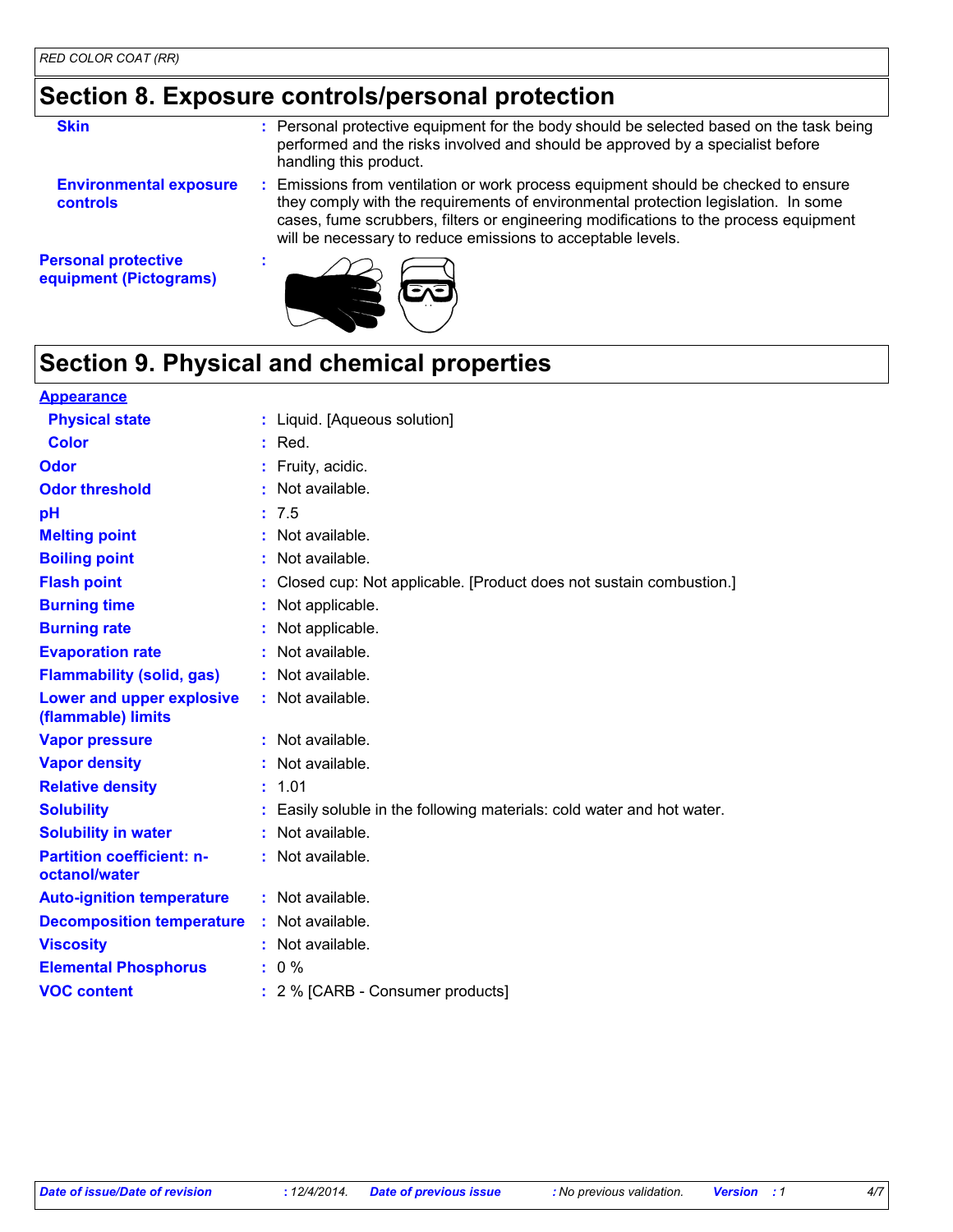# **Section 10. Stability and reactivity**

| <b>Reactivity</b>                            | : No specific test data related to reactivity available for this product or its ingredients.                                                                                                                                                                                                                                                                                                                                                                                                                  |
|----------------------------------------------|---------------------------------------------------------------------------------------------------------------------------------------------------------------------------------------------------------------------------------------------------------------------------------------------------------------------------------------------------------------------------------------------------------------------------------------------------------------------------------------------------------------|
| <b>Chemical stability</b>                    | : The product is stable.                                                                                                                                                                                                                                                                                                                                                                                                                                                                                      |
| <b>Possibility of hazardous</b><br>reactions | : Under normal conditions of storage and use, hazardous reactions will not occur.                                                                                                                                                                                                                                                                                                                                                                                                                             |
| <b>Conditions to avoid</b>                   | : No specific data.                                                                                                                                                                                                                                                                                                                                                                                                                                                                                           |
| <b>Incompatible materials</b>                | $:$ Not available.                                                                                                                                                                                                                                                                                                                                                                                                                                                                                            |
| <b>Hazardous decomposition</b><br>products   | : Under normal conditions of storage and use, hazardous decomposition products should<br>not be produced.                                                                                                                                                                                                                                                                                                                                                                                                     |
| <b>Storage</b>                               | : Store in accordance with local regulations. Store in original container protected from<br>direct sunlight in a dry, cool and well-ventilated area, away from incompatible materials<br>(see Section 10) and food and drink. Keep container tightly closed and sealed until<br>ready for use. Containers that have been opened must be carefully resealed and kept<br>upright to prevent leakage. Do not store in unlabeled containers. Use appropriate<br>containment to avoid environmental contamination. |

# **Section 11. Toxicological information**

| <b>Information on toxicological effects</b> |                                                                                                                     |
|---------------------------------------------|---------------------------------------------------------------------------------------------------------------------|
| <b>Information on the likely</b>            |                                                                                                                     |
| routes of exposure                          | Dermal contact. Eye contact. Inhalation.                                                                            |
| <b>Potential acute health effects</b>       |                                                                                                                     |
| <b>Eye contact</b>                          | May cause slight transient irritation.                                                                              |
| <b>Inhalation</b>                           | Exposure to decomposition products may cause a health hazard. Serious effects may<br>be delayed following exposure. |
| <b>Skin contact</b>                         | No known significant effects or critical hazards.                                                                   |
| <b>Ingestion</b>                            | : Ingestion may cause gastrointestinal irritation and diarrhea.                                                     |
|                                             | Symptoms related to the physical, chemical and toxicological characteristics                                        |
| <b>Eye contact</b>                          | pain or irritation<br>watering<br>redness                                                                           |
| <b>Inhalation</b>                           | : No specific data.                                                                                                 |
| <b>Skin contact</b>                         | No specific data.                                                                                                   |
| <b>Ingestion</b>                            | : No specific data.                                                                                                 |
|                                             | Delayed and immediate effects and also chronic effects from short and long term exposure                            |
| <b>Short term exposure</b>                  |                                                                                                                     |
| <b>Potential immediate</b><br>effects       | : Not available.                                                                                                    |
| <b>Potential delayed effects</b>            | : Not available.                                                                                                    |
| <b>Long term exposure</b>                   |                                                                                                                     |
| <b>Potential immediate</b><br>effects       | : Not available.                                                                                                    |
| <b>Potential delayed effects</b>            | : Not available.                                                                                                    |
| <b>Potential chronic health effects</b>     |                                                                                                                     |
| Not available.                              |                                                                                                                     |
| <b>General</b>                              | : No known significant effects or critical hazards.                                                                 |
| <b>Carcinogenicity</b>                      | No known significant effects or critical hazards.                                                                   |
| <b>Mutagenicity</b>                         | No known significant effects or critical hazards.                                                                   |
| <b>Teratogenicity</b>                       | No known significant effects or critical hazards.                                                                   |
| <b>Developmental effects</b>                | No known significant effects or critical hazards.                                                                   |
|                                             | .                                                                                                                   |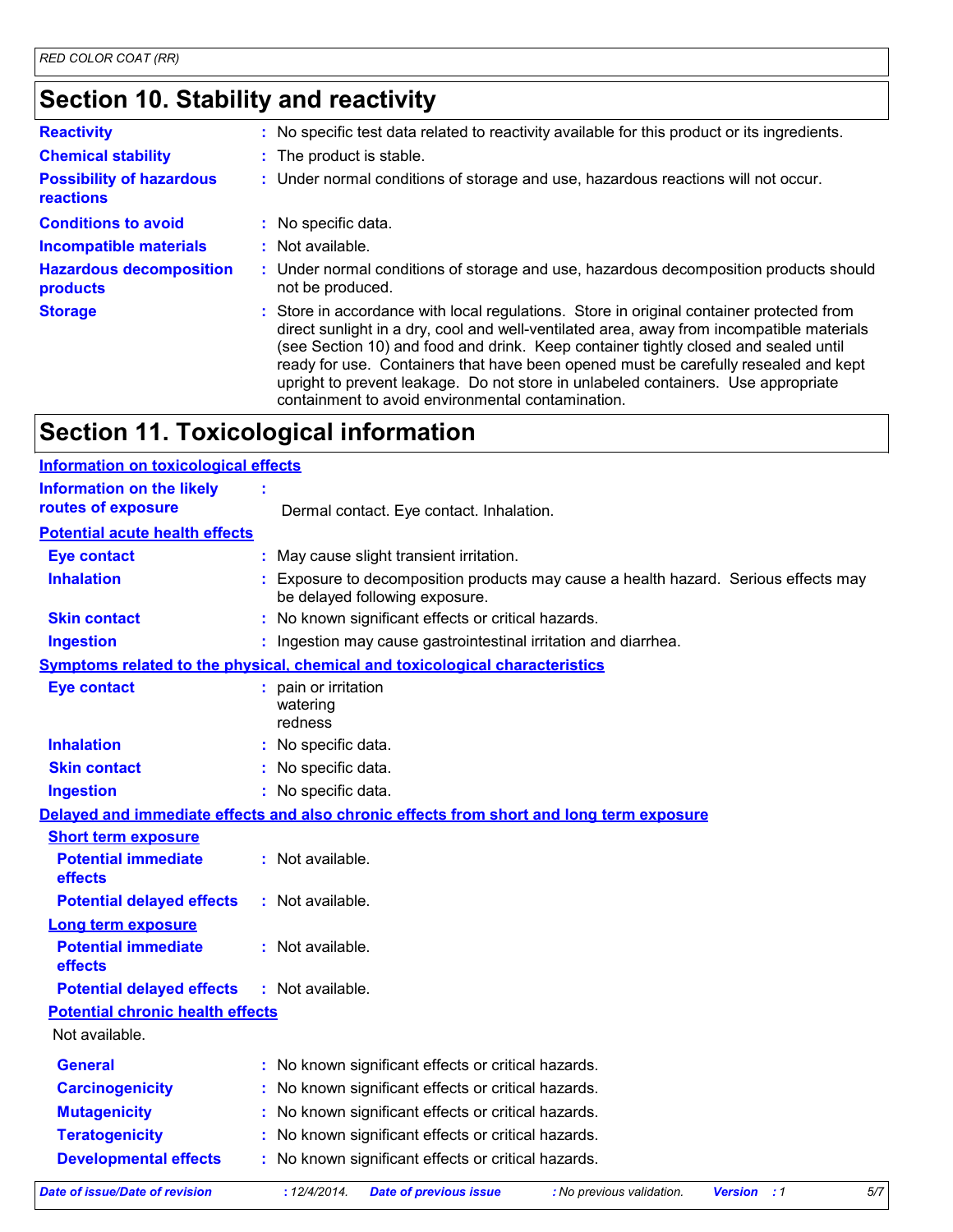#### **Section 11. Toxicological information**

**Fertility effects :** No known significant effects or critical hazards.

#### **Numerical measures of toxicity**

#### **Acute toxicity estimates**

**Route ATE** value

Oral 23976 mg/kg

#### **Section 12. Ecological information**

#### **Ecotoxicity :**

: Not available.

#### **Aquatic ecotoxicity**

Not available.

#### **Section 13. Disposal considerations**

#### **Waste disposal :**

The generation of waste should be avoided or minimized wherever possible. Empty containers or liners may retain some product residues. This material and its container must be disposed of in a safe way. Dispose of surplus and non-recyclable products via a licensed waste disposal contractor. Disposal of this product, solutions and any byproducts should at all times comply with the requirements of environmental protection and waste disposal legislation and any regional local authority requirements. Avoid dispersal of spilled material and runoff and contact with soil, waterways, drains and sewers.

#### **Section 14. Transport information**

**IATA/IMDG/DOT/TDG: Please refer to the Bill of Lading/receiving documents for up to date shipping information.**

#### **Section 15. Regulatory information**

| <b>U.S. Federal regulations</b>                                                   | : TSCA 12(b) one-time export: No products were found.                     |
|-----------------------------------------------------------------------------------|---------------------------------------------------------------------------|
|                                                                                   | TSCA 12(b) annual export notification: No products were found.            |
|                                                                                   | United States inventory (TSCA 8b): All components are listed or exempted. |
| <b>EPA Registration Number</b>                                                    | $:$ Not available.                                                        |
| <b>Clean Air Act Section 112</b><br>(b) Hazardous Air<br><b>Pollutants (HAPs)</b> | : Not listed                                                              |
| <b>SARA 302/304</b>                                                               |                                                                           |
| <b>Composition/information on ingredients</b>                                     |                                                                           |
| No products were found.                                                           |                                                                           |
| <b>SARA 304 RQ</b>                                                                | : Not applicable.                                                         |
| <b>SARA 311/312</b>                                                               |                                                                           |
| <b>Classification</b>                                                             | : Not applicable.                                                         |
| <b>State regulations</b>                                                          |                                                                           |
| <b>Massachusetts</b>                                                              | : None of the components are listed.                                      |
| <b>New York</b>                                                                   | : None of the components are listed.                                      |
| <b>New Jersey</b>                                                                 | : None of the components are listed.                                      |
| <b>Pennsylvania</b>                                                               | : None of the components are listed.                                      |
| <b>California Prop. 65</b>                                                        |                                                                           |
| Not available.                                                                    |                                                                           |
| <b>Canada</b>                                                                     |                                                                           |
|                                                                                   |                                                                           |